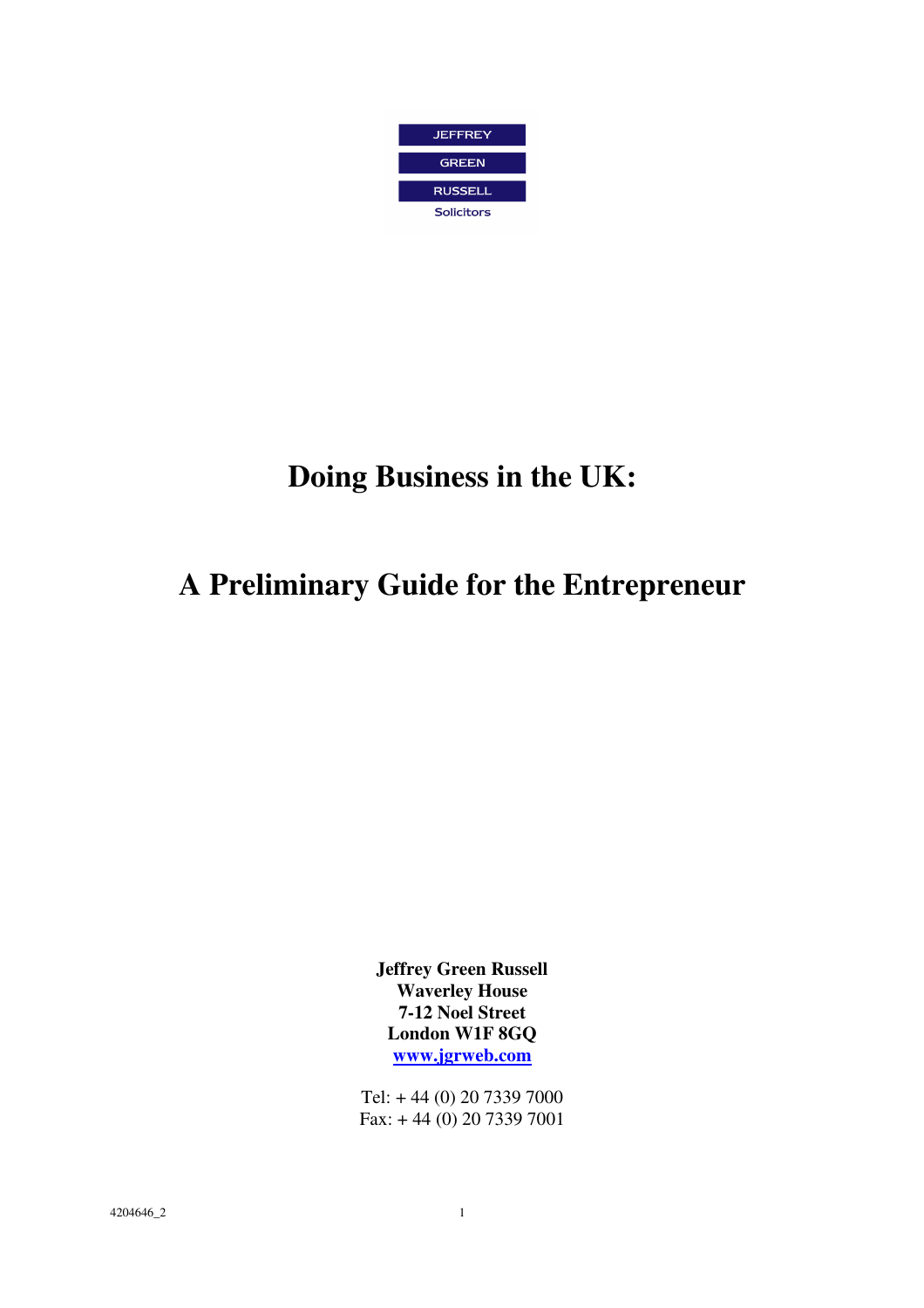## **Doing Business in the UK: A Preliminary Guide for the Entrepreneur**

### **1. Introduction**

In this Guide we address some of the issues which must be dealt with and provide an indication of some of the legal and tax concerns surrounding the establishment of a business in the UK. Please do not treat this Guide as an exhaustive summary nor as legal advice; it aims to outline in a few pages complex and detailed laws and regulations. The reader should contact us directly for legal advice specific to his plans before setting up, or investing in, a business in the UK.

This publication is current as at October 2009

## **2. Jeffrey Green Russell**

Jeffrey Green Russell is a full-service commercial law firm with strong international connections based in central London. Most of our clients are in commerce, finance and industry and range in size from small businesses to multi-national corporations. Their activities are wide-ranging and cover many commercial activities and include banking, finance, technology, leisure and property.

Our clients always come first and we are determined to excel on their behalf. We work hard to find the best and most cost effective solutions to their problems and aim to be innovators not imitators, providing a rapid and constructive response to our clients' increasingly specialised needs.

To service our clients' international business needs we have excellent professional and financial contacts in many countries. We are founder members of the International Alliance of Law Firms, an association of commercial lawyers whose members work for clients throughout the world. In addition, our lawyers have skills in many languages.

We provide a quality, value-added service at fee rates that our clients perceive as value for money.

## **3. The United Kingdom**

The United Kingdom comprises England, Northern Ireland, Scotland and Wales. England, Northern Ireland and Wales are governed by English law. Scotland has its own legal system and its own courts.

England distinguishes between civil and criminal law. Although civil law is more applicable to most business situations, it is also necessary to be aware of, and avoid breaching, the criminal laws.

The United Kingdom is a member of the European Union (EU) which comprises Austria, Belgium, Bulgaria, Cyprus, Czech Republic, Denmark, Estonia, Finland, France, Germany, Greece, Hungary, Ireland, Italy, Latvia, Lithuania, Luxembourg, Malta, Netherlands, Poland, Portugal, Romania, Slovakia, Slovenia, Spain, Sweden and the United Kingdom. Businesses throughout the EU are subject to its own legislation as well as that of the Member State (country) in which they are established, incorporated and/or doing business. We are able to advise on all relevant aspects of British and EU laws.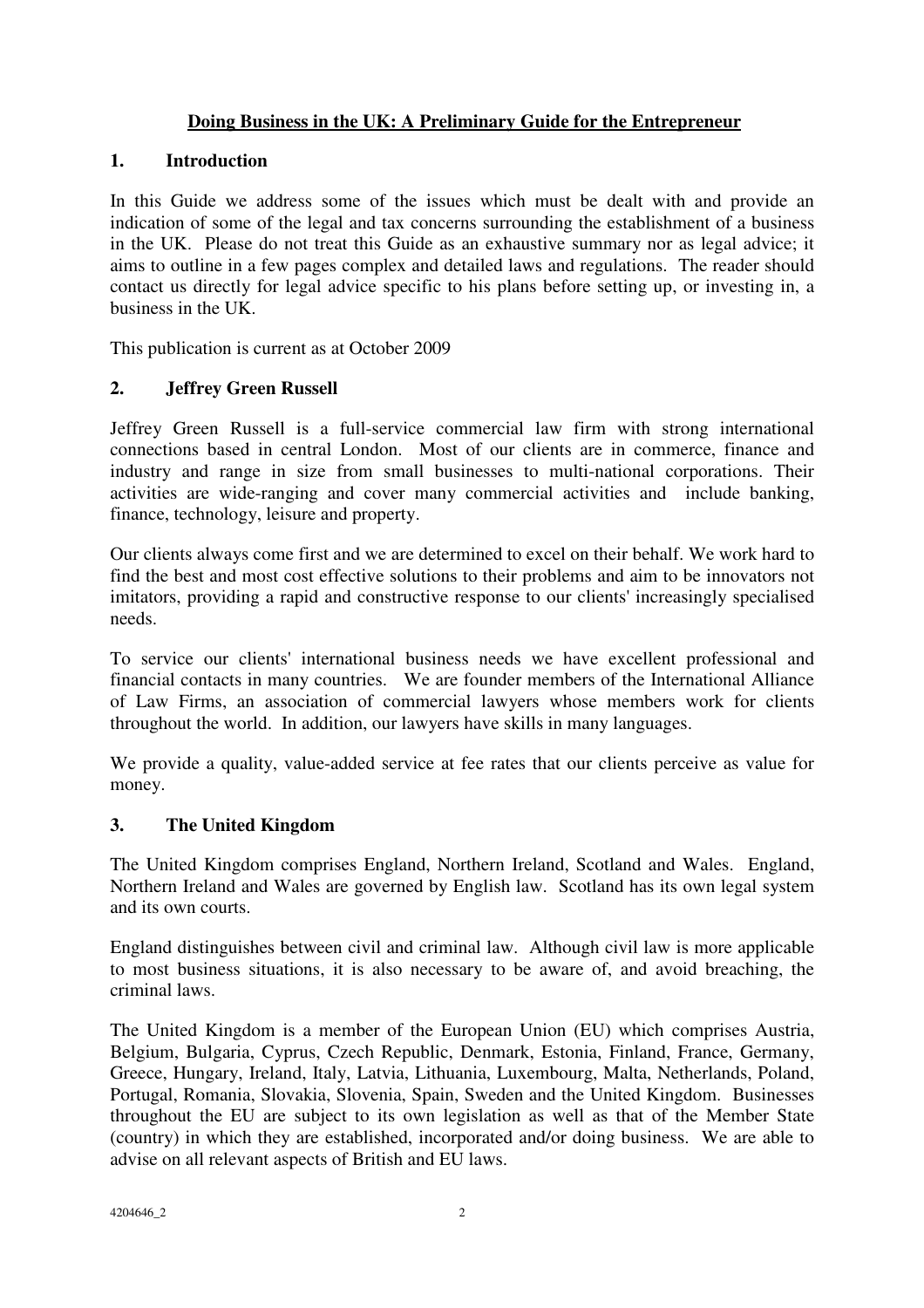## **4. Establishing a Business Presence**

Although it is possible to do business in the UK without establishing a formal presence here, there are often good reasons why a business should establish a formal structure within the UK. For example: there may be tax advantages for doing so; a particular business activity may be subject to less stringent regulation in the UK; or running a business from inside the UK may provide consumers or traders with more confidence. We can advise you whether the UK is an appropriate base for your business.

There are a number of different types of business structure available and the main ones are briefly described below. The structure ultimately chosen usually depends upon a mixture of commercial, taxation and legal factors.

### **4.1 Companies**

English law recognises two main type of company: the private limited companies and the public limited company. Each is a limited liability corporation, recognisable by the suffix to its name; private limited companies by "Limited" or "Ltd", and public limited companies by "plc".

Both types of company are regulated by the Companies Acts and must be publicly registered. Each company is required to file stipulated information for public inspection and (other than the smallest) must have its accounts professionally audited. Many, but not all, public limited companies are listed on either the London Stock Exchange or the Alternative Investments Market (AIM).

Since public limited companies can invite the public to subscribe for shares they are subject to more scrutiny and regulation than private limited companies. If listed on an exchange they must also comply with the rules of that exchange, as well as those in the relevant legislation.

New private companies can be established easily and we can assist with registration and other regulatory requirements.

Alternatively, it is possible to enter the UK market by buying an existing UK company whose business fits with the intended operations here.

An acquisition of the entire company, or only of certain parts of its business, involves complex commercial, legal and taxation considerations. We have experience in all types of acquisitions and can advise accordingly.

## **4.2 Joint Ventures**

Joint ventures take many forms. Several different factors influence the type and location of JV structure chosen since certain structures and jurisdictions may offer tax advantages or have less stringent competition law requirements.

The four basic legal forms of UK-based joint venture are the limited liability company in which the parties are shareholders; a limited liability partnership (LLP) (see paragraph 4.3); a partnership (or limited partnership) (see paragraph 4.4); and a purely contractual joint ventures (see paragraph 4.5). Of these, the most commonly chosen a limited liability company whose shares are jointly owned by at least two parties and where the relationship between those parties and the arrangements for the operation of the company are regulated by a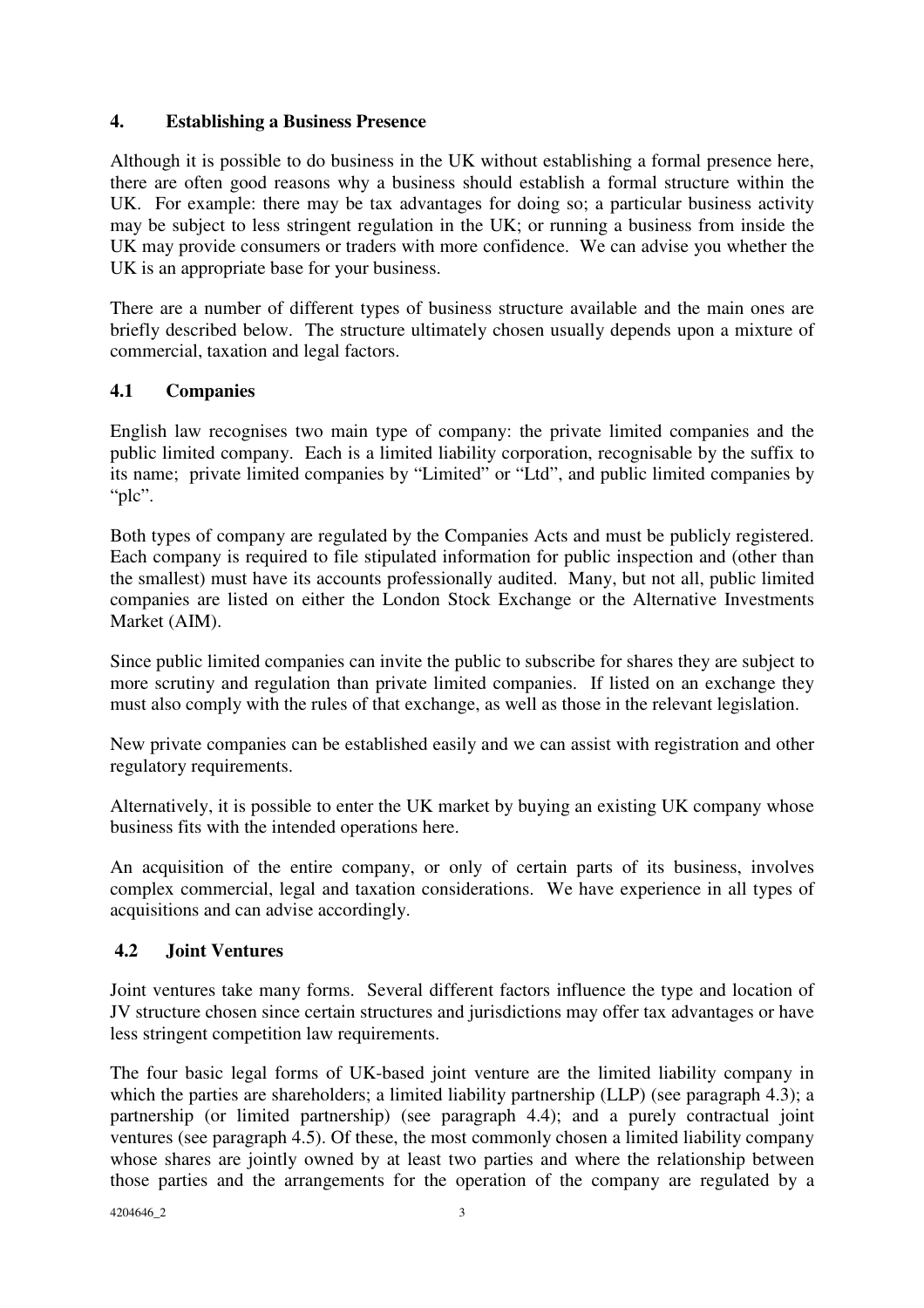shareholders' agreement, which sets out the rights, obligations and entitlements of each shareholder, including veto rights, decision making powers, board representation, profit distribution and dispute resolution.

# **4.3 Limited Liability Partnerships**

A Limited Liability Partnership (LLP), while not a limited liability company, has its own legal personality which is distinct from that of its members. Thus only the LLP and not its members (except in the case of negligence or fraud on the part of a member) will be liable to third parties.

The LLP combines the organizational flexibility and tax status of a partnership with limited liability for its members.

# **4.4 Partnerships**

A traditional partnership is a relationship between two or more parties carrying on business in common with a view to profit. Since English law recognizes a partnership by its substance rather than its title, care must always be taken to ensure that a contractual arrangement does not inadvertently become a partnership when this is not the intended effect.

The great disadvantage of a partnership is that each partner is jointly and severally liable *without limit* for the debts and obligations of the partnership and is fully liable for the wrongful acts and omissions of his/its co-partners.

Although generally a less popular option than a limited liability company, partnerships have traditionally been the business structure for groups of professionals such as doctors, lawyers and accountants, although these groups are beginning to convert into LLP's.

## **4.5 Contractual Joint Ventures**

Also described as co-operation, collaboration or consortium agreements, this form of JV structure does not require the establishment of a legal entity, the parties operating independently subject only to their rights and obligations in the relevant agreement.

The main advantage is that neither party is automatically liable for the other party's or the joint venture's, acts or omissions: the extent of a party's liability in a given situation depending upon the wording of the governing agreement. Care must always be taken to ensure that the agreement is prepared so as to minimize the parties' exposure and ensure the arrangements do not inadvertently create a general partnership (see paragraph 4.4)

## **5. United Kingdom Business Rules**

The UK actively encourages foreign investment but there are many rules to be observed in conducting business in the UK, especially in regulated sectors. Accordingly, authorisation may be required in areas such as banking, financial services, defence, telecommunications, broadcasting and many leisure activities including the sale of alcohol, the provision of public entertainment and gambling. If planning to conduct a regulated business in the UK, we recommend that consultation with one of our industry specialists to determine the level of authorisation required.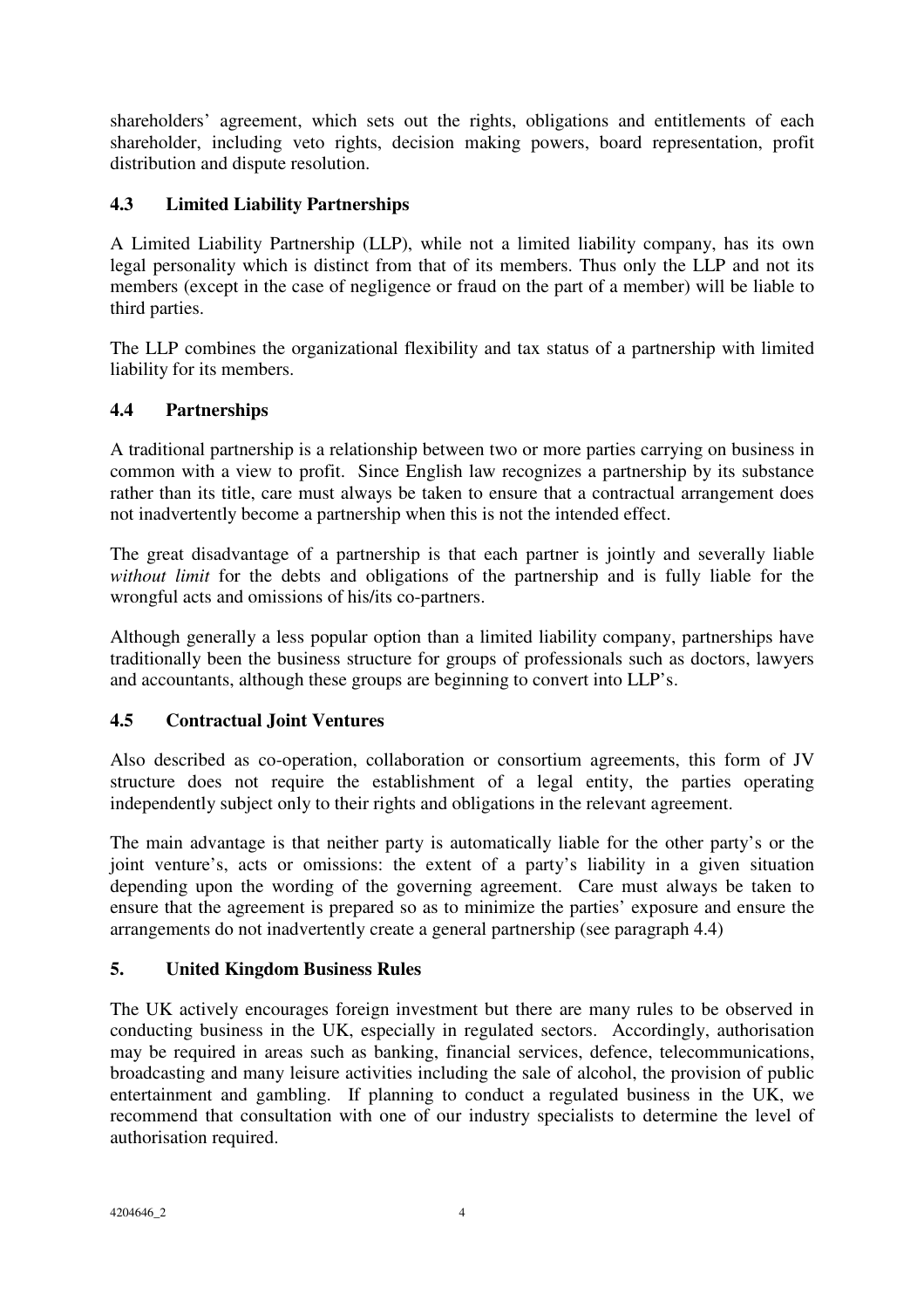# **5.1 Money Laundering Rules**

There are no exchange control or foreign currency regulations in the UK. However, foreign investment is not allowed if funded by the proceeds of illegal activity.

To this end there are detailed regulations to detect – and deter – money laundering. These regulations place a duty on those who suspect that they are handling such proceeds to report to the authorities.

## **5.2 Raising Capital**

A business will usually need to fund its working capital from the funds invested by its promoters, or by funds raised from other investors (and perhaps the general public) or by borrowing

A company wishing to raise capital must address its constitutional documents and the wording of any relevant shareholders' agreements or other financing agreements. These may stipulate that the existing shareholders have the right to acquire further shares, or that whilst a particular borrowing is in place further share issues can take place only with the consent of the lender. If the company is listed on a stock exchange, the rules of that exchange will stipulate the procedures to be followed in the event of a further share issue.

## **5.3 Incentives for Foreign Investors**

Depending upon the circumstances, non-UK investors may be eligible for UK Government financial assistance to set up business in certain "Assisted Areas" within the UK. We will advise on this option as relevant.

## **6. Taxation**

The income and the gains of individuals and entities resident in the UK for tax purposes are currently liable to pay UK income and capital gains tax. In certain cases, even where residence is outside the UK, certain income and gains may be subject to UK taxation where derived from, or remitted to, the UK.

The UK shares a number of double-tax treaties with other countries.

## **6.1 Residence**

In general, a company is considered to be tax resident in the UK if it is either incorporated here or if its "central management and control" takes place in the UK.

Central management and control refers to the highest level of control of the company. The location of board meetings is key in determining whether or not several management and control takes place within the UK, so long as key decisions are genuinely taken at such board meetings and the meetings do not merely "rubber-stamp" decisions really taken elsewhere.

The extent to which an individual is liable to UK income tax will depend upon whether he is "resident", "ordinarily resident" or "domiciled" within the UK. Resident individuals who are both ordinarily resident and domiciled in the UK are liable to pay tax on their income and capital gains, wherever they arise. Those not tax resident in the UK are normally only liable on overseas incomes and gains to the extent that they are remitted to or received in the UK.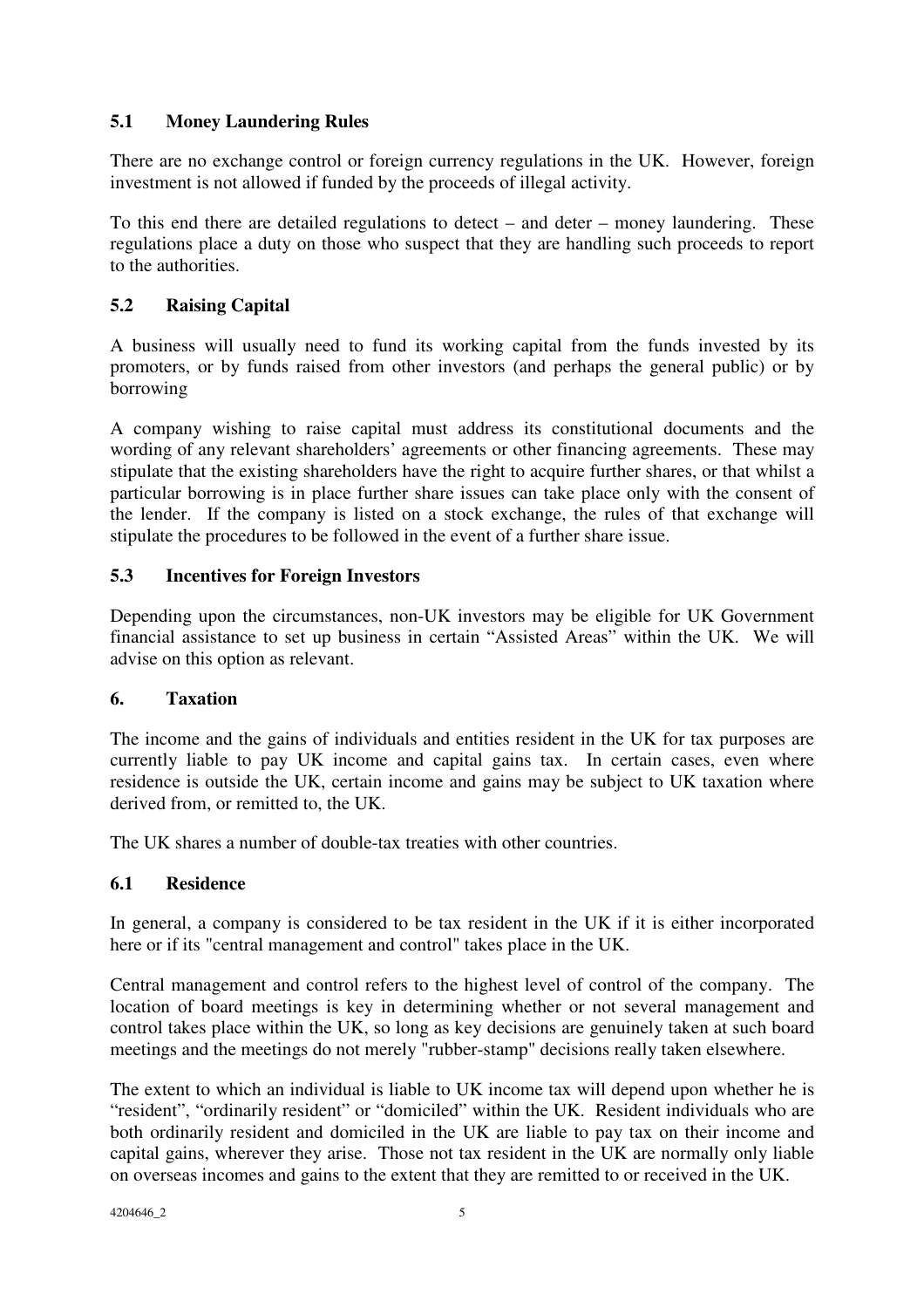There are detailed rules to decide if someone is normally resident in the UK for tax purposes.

Domicile is distinct from nationality, residence and citizenship. UK Domicile is acquired by right at birth (normally following the father's domicile) but there are also detailed rules as to any change of domicile. These are particularly relevant for UK death duty and gift tax ("Inheritance Tax").

# **6.2 Taxable Income**

Taxable income for both individuals and companies is calculated using similar methods. Once income streams have been identified, those not subject to UK taxation will be set aside before various permissible deductions and allowances are applied to the remaining amounts. The result is taxable income (or, for companies, taxable profits), on which tax is charged.

Income tax for individuals is currently charged at rates which rise from 20% to a maximum of 40% (50% for 2010/2011) depending upon the bands of income relevant for the tax year in question.

Corporation tax is currently charged at rates which rise from 21% to a maximum rate of 28% also in varying bands and with marginal rates as the bands change. Again these bands change each tax year.

# **Marginal relief is available**

A non-resident company with a UK-based branch is liable to pay corporation tax on the taxable profits of that branch, provided it is a "permanent establishment". In addition, corporation tax is payable by the company on gains following the disposal of UK-based assets where those are held for the purposes of the trade of the branch.

# **6.3 Capital Gains Tax**

All chargeable gains above certain thresholds (which can change from year to year and are much greater for entrepreneurs) are taxed at 18% for individuals and trusts and at corporation tax rates for companies.

## **6.4 Profits and Dividends**

The payment of a dividend, as a distribution, is not deductible for the purposes of calculating the taxable profits of a company. But from the point of view of the recipient a dividend carries a tax credit representing one ninth of its net value.

A dividend received by an individual is treated as that individual's income and taxed accordingly. Individuals taxed at the basic rate or less are liable to pay no tax on the dividend since the tax credit will satisfy their tax liability in full. Higher rate taxpayers, are taxed on the value of the dividend plus the tax credit.

There are detailed provisions covering dividends received by corporate shareholders.

# **6. 5 Value Added Tax (VAT) (Sales Tax)**

Value Added Tax is levied on goods and services supplied within the UK by businesses, and on imported goods. The standard rate is payable on the value of the item or service in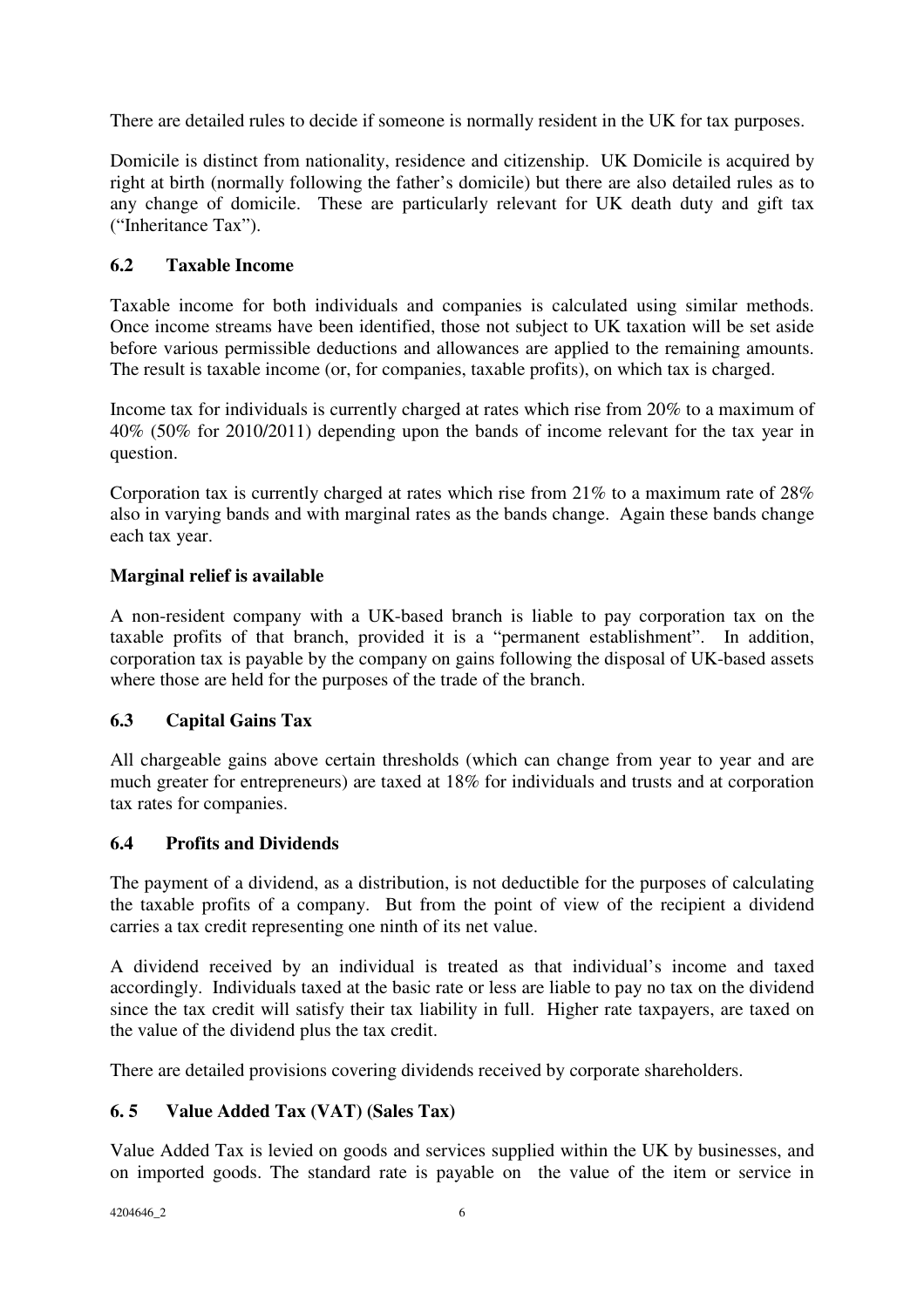question. Certain supplies, including books and children's clothes, are zero-rated, whilst others, such as financial services, are currently exempt.

Exports of goods outside the EU attract VAT, although generally at the zero rate. VAT is payable by an importer of goods from outside the EU at the same rate as if those goods had been supplied within the UK.

Supplies between VAT registered traders within the EU are generally zero rated. Non-VAT registered customers must pay VAT. A registered trader may recover the VAT paid as an input against the VAT chargeable on sales and supplies.

### **6.6 Miscellaneous Taxes**

Stamp duty land tax or stamp duty reserve tax is levied on transfers of property. The rates vary with the type of property.

### **7. Employment**

Employment is subject to both UK and European employment law. Generally speaking, UK employees have fewer statutory protections than those working elsewhere in the EU but more protections than employees working in many other parts of the World, including the US.

Every UK employee must be provided with a written statement of the terms of employment. Although UK law implies certain duty of trust and confidence into an employment contract, these are always unsatisfactory and a specific written employment contract is always advisable.

The maximum working week for UK employees can be waived by employees but the minimum wage cannot. An employee's minimum holiday entitlement is four weeks paid leave (excluding the eight UK public holidays).

Employees must be consulted in the event of collective redundancies of twenty or more or before the sale of a business (but not a share sale), although it is not necessary for them to agree to the change in question. In the event of redundancy, an employee is entitled to redundancy pay determined according to his age, length of service and salary. This payment is in addition to any contractual compensation under the actual terms of his employment contract.

All employees with twelve or more months of continuous service are protected against unfair dismissal. Thus, an employer can only dismiss an employee where there are fair grounds for doing so, and a fair procedure (involving, for example, warnings and consultation) is followed. In the event of unfair dismissal, compensation (which can be significant) is payable by the employer to the aggrieved employee.

UK employees are taxed on their income and, in certain circumstances, on the value of noncash employment benefits, such as healthcare or a car. In addition, both employers and employees must pay compulsory national insurance contributions.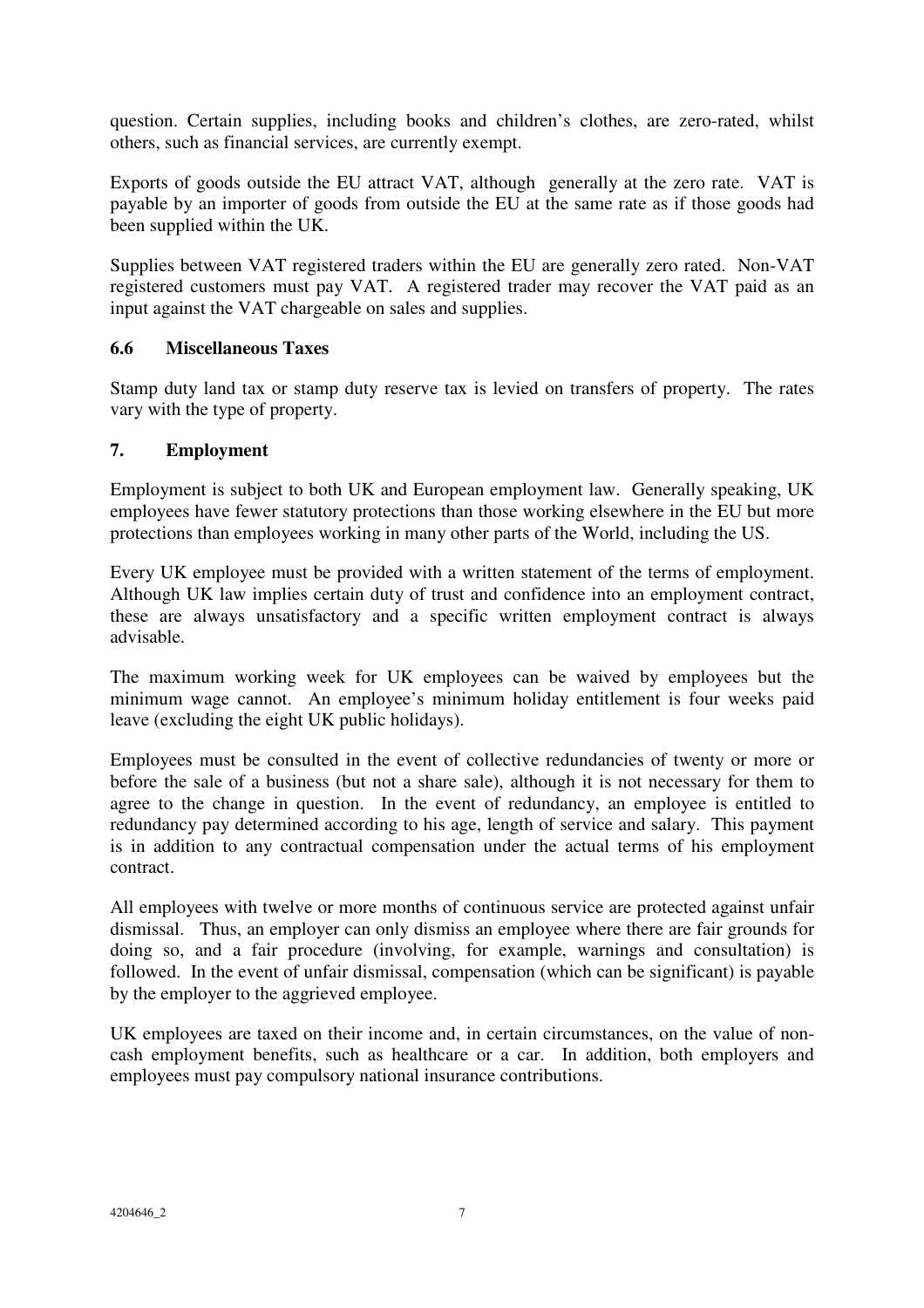## **8. Competition (Anti-Trust) controls**

Both the UK and EU legislatures view with caution any mergers or ventures between competing or complementary businesses that could reduce competition. Also prohibited is abuse by a business of its dominant position in the market place.

A UK business may be subject to UK or EU competition legislation, or both. Businesses with a "community dimension" are subject to European law. Those without a community dimension fall within the scope of the UK's Fair Trading and Competition Acts.

Pre-clearance can be obtained and we will always advise on the competition issues of a transaction.

## **9. Intellectual Property**

## **9.1 Trade Marks**

In order to be registrable, a mark must be capable of graphic representation and of distinguishing the goods or services of one undertaking from those of another. Once these criteria are satisfied, the mark can be registered with the EU Trade Mark Registry which will protect it throughout the European Union, initially for ten years. It can be renewed indefinitely for further ten-year periods.

Unregistered trade marks also qualify for limited protection under the laws of passing off. However, since passing off is often difficult to prove, registration is prudent whenever possible.

## **9.2 Patents**

For an invention to be patentable, it must be new, it must involve an "inventive step" and be capable of industrial application but not explicitly excluded from protection as a patent.

Applications to register and protect a patent must be made to the EU Patent Office *before* the specifics of the invention enter the public domain. Once registered (and the registration process takes years rather than months), the invention is protected , throughout the European Union, for twenty years.

## **9.3 Copyright**

Under UK Law copyright arises automatically, without any registration requirements. The length of protection is for the life of the author plus seventy years.

Copyright subsists in original dramatic, artistic, musical and literary works, films, sound recordings, cable programmes, broadcasts, musical arrangements and the typographical arrangement of published editions. Computer software is also protected by copyright and some software – provided it meets the requisite criteria - can be protected by patent.

## **9.4 Design Rights**

4204646\_2 8 In order to qualify for registration, a design must be new and have individual character. In addition, it must relate to the appearance of all or part of a product resulting from certain features of the product or its ornamentation. Protection is for an initial five year period, renewable every five years for a maximum of twenty-five years.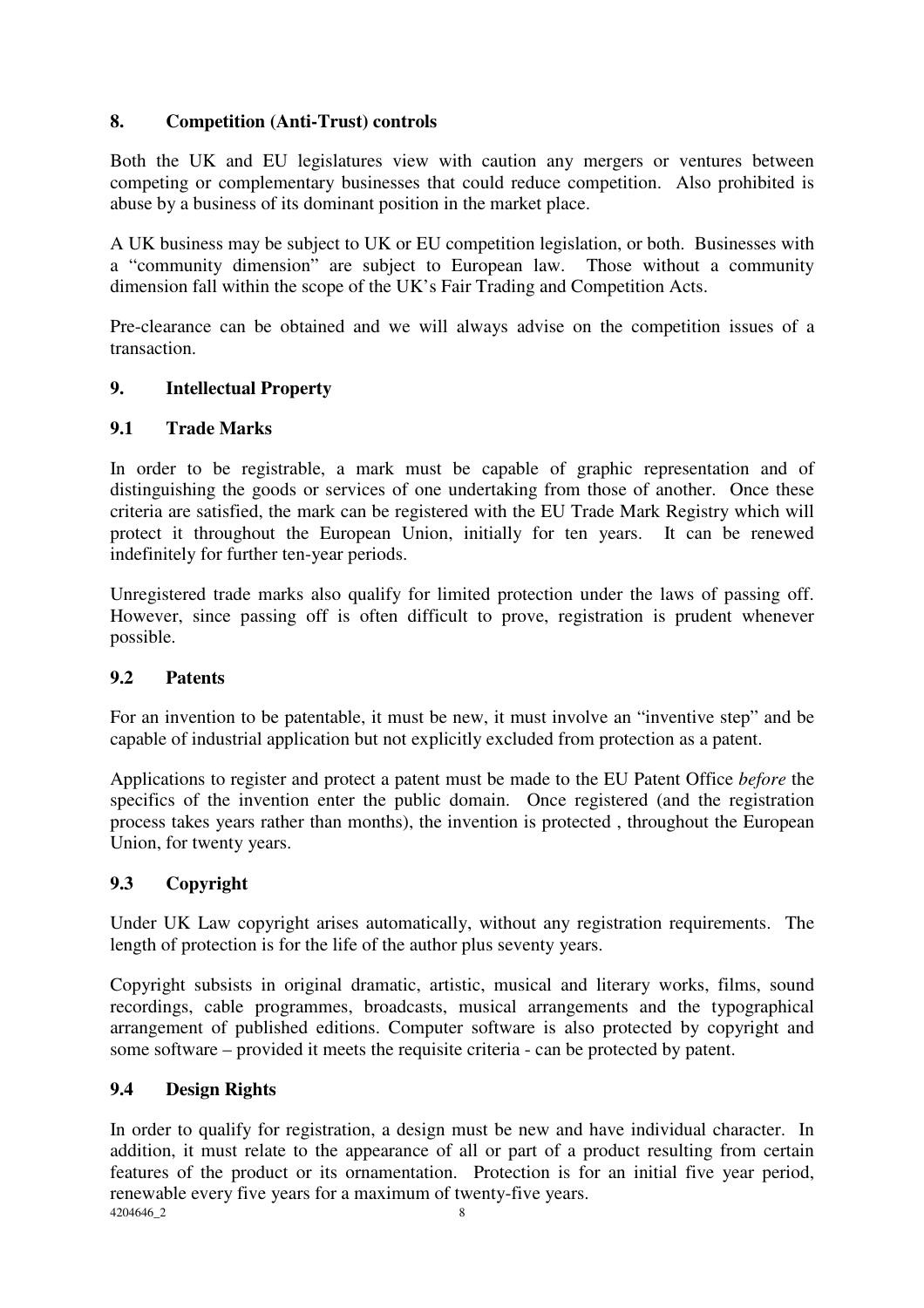Unregistered designs also benefit from certain legal protection, provided they are recorded in a design document or are the subject of an article made to the design. The design must relate to an aspect of the shape or configuration of an article and must not be commonplace. Unregistered designs are protected for the lesser of (a) ten years from the date that the article relevant to the design was marketed, or (b) fifteen years from the date that the design was first recorded in a design document.

## **9.5 Domain Names**

Domain names should always be registered and care should be taken to ensure that they are renewed.

Domain names can also be registered as trade marks, subject to meeting the requisite criteria. Such registration can also be agreed as a means of preventing passing off in the event that a new domain suffix becomes available.

### **9.6 Confidential Information**

UK law gives protection to the owner of any information that is confidential in nature and which was initially communicated in circumstances importing an obligation of confidence. However it is always advisable to secure the signature of an appropriate Confidentiality/or Non-Disclosure Agreement before passing such information to a third party. Protection will generally be granted if the information remains confidential, and a legitimate interest requires protection.

### **Data Protection**

Records held in electronic form and manual records are governed by the data protection legislation. Particularly stringent rules apply to the processing of "personal data".

A number of data processing principles must be followed, including the "fair processing code", requiring that companies processing information identify themselves to data subjects, provide other relevant information and information on how the data is to be used.

Personal information may not be transferred to countries outside the European Economic Area (EEA) which lack the requisite protections.

#### **10. Work Permits**

In order to work in the UK, an individual requires a work permit, unless he is a national of an EEA member state. The applicant must meet a number of specified criteria, including suitability for the position and the inability of the employer to recruit from with the UK. Applications can take some weeks to process and if the individual requires entry clearance before he enters the UK the process takes longer.

#### **DISCLAIMER**

**"Doing Business in the UK: A Preliminary Guide for the Entrepreneur" is prepared by Jeffrey Green Russell but it is not intended to be comprehensive, nor is intended to be a substitute for legal advice. Professional advice should be sought before applying the information to particular situations.**